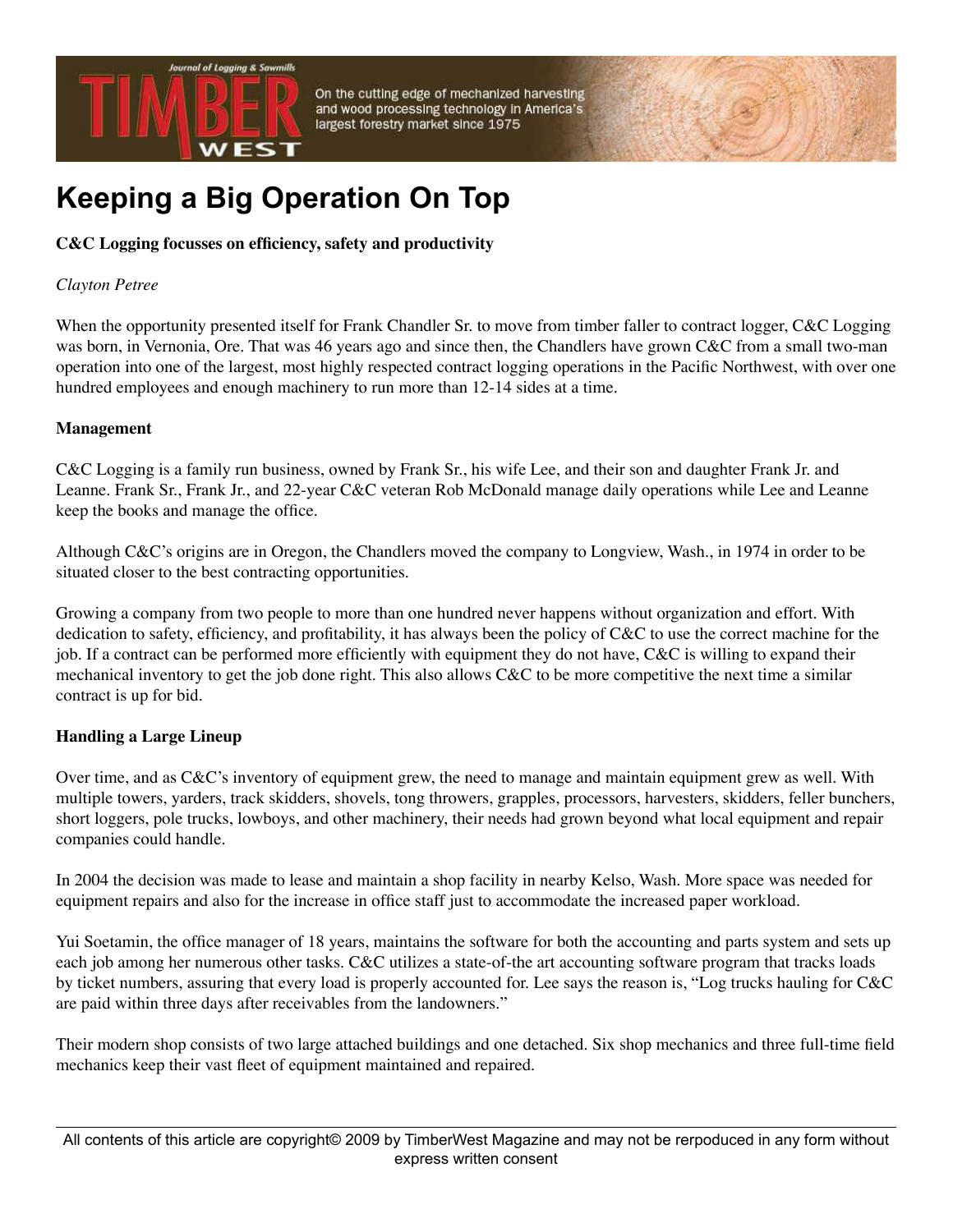

One of the keys to success, says Frank Jr., is "C&C Logging has a computerized parts facility to keep track of what we have on hand. This gives us greater consistency and less downtime — an important part of profitability for us."

Staffing and Experience

Another challenge to maintaining a large logging firm, says Frank Jr., is proper staffing. In 2007 C&C added Safety and Human Resource Manager Merrill Berger to monitor their safety program and find the right people for the job. This has been a big success for C&C.

"It's key that we hire the right people in the first place," says Frank Jr. "It's costly to spend a year training a new operator only to have them leave for another job afterward, especially with the variety of equipment we have."

An example, Frank says, is their pole logging side. Pole logging, while potentially profitable, is also more difficult than ordinary harvests and, with the wrong crew, can be risky financially. This is because poles require a more mature stand of select trees in the 65 to 70 years age bracket. Pole trees cannot be damaged by machines when harvest takes place so the harvesting crew must be experienced enough to properly handle stems that can be worth \$2,500 each.

"They have to be gentle with those unwieldy poles and not damage any of the trees left to grow. It takes a lot of training for those guys who work on the pole side," says Frank Jr.

With a company this large, customers have come to depend on C&C for consistent, quality service. The company typically harvests between 160 and 180 loads per day and dedicates at least 4 sides to each of their customers. This means bids must be worked up carefully because an error in the bidding process can turn a profitable job into a loss quickly. This is where having a variety of sides is helpful. For example, C&C utilizes a clambunk, with a 25-ton capacity, which they can efficiently move logs to an existing road, and reduce road construction costs considerably.

#### **Better Safety, Lower Insurance Costs**

Asked about changes in the market and current challenges, Frank Jr. says there are a few things they are tracking. First is keeping their workforce at the proper level to keep costs reasonable but also be ready for when the market picks up. With their varied equipment, finding potentially productive operators and training them to the level required for their jobs can be difficult. At the same time, it's important for C&C to be ready for the future. "When the market is slow, thinning always gets dropped first. Because of the length of time training takes, it is difficult to have guys ready," says Frank Jr.

Another challenge Frank Jr. sees coming is the ever-increasing insurance costs with a State run insurance monopoly. The Labor & Industries current rate for "5001 employees" is currently \$19.61 per hour if your experience factor is 1.0 and the current industry average is .9568.

The 5001 employee rate applies to all timber fallers and rigging crews under the towers. One can easily see the importance of keeping your experience factor as low as possible with a comprehensive safety program. This is why C&C has worked hard to find ways to lower their insurance costs.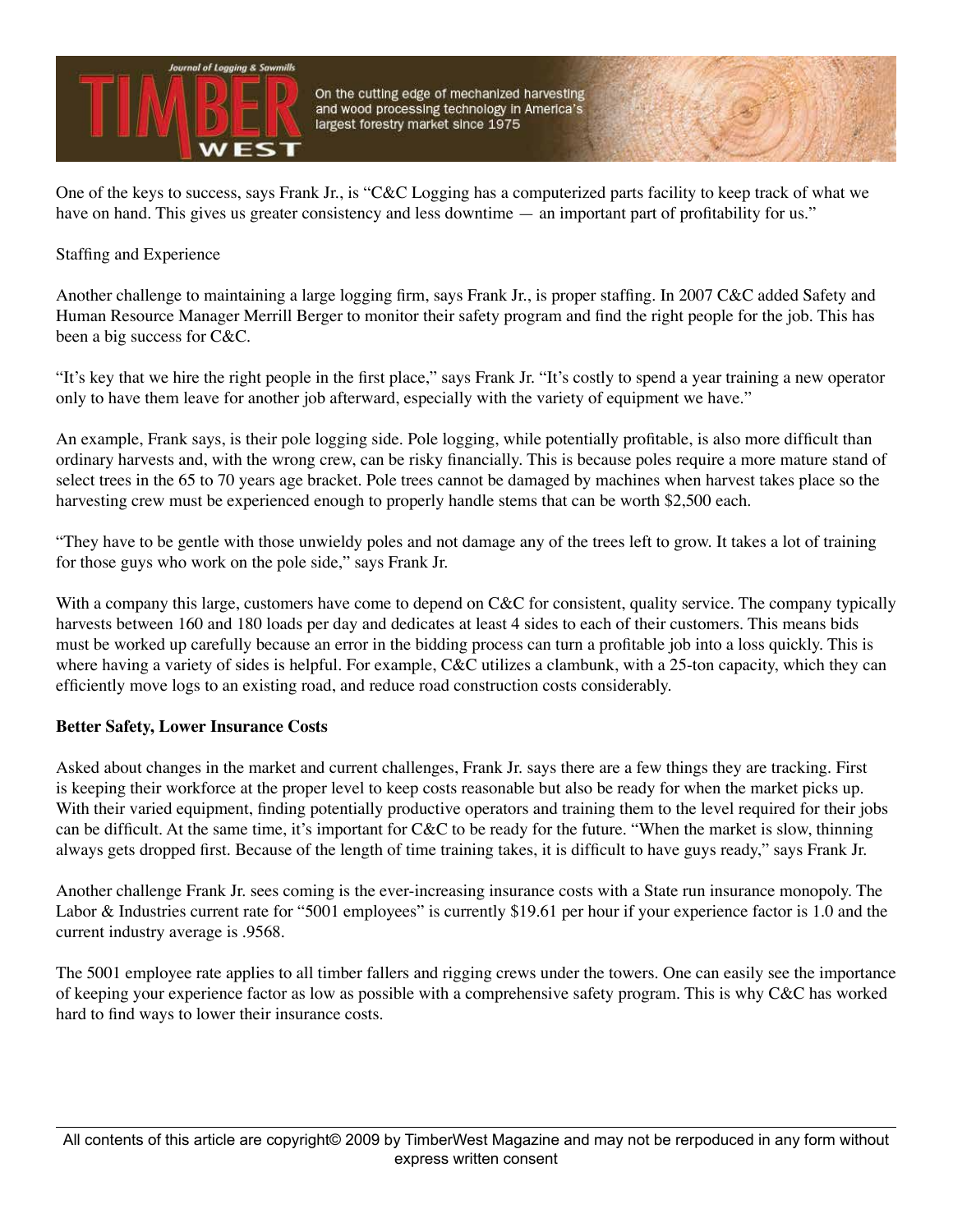

On the cutting edge of mechanized harvesting and wood processing technology in America's largest forestry market since 1975

For example, jobs on steep slopes require a developed skill set, have a higher risk factor, and potential to lose seasoned workers if an injury does occur. This has resulted in steep-slope logging becoming less profitable for many companies. In order to keep their tower sides profitable, C&C has developed a specialized two-man grapple and cable operation with a tower radioman in a safe location to keep their employees safe and the ever-rising L&I costs as low as possible.

C&C Logging is one of the largest private logging companies in Washington State because of the Chandlers' dedication to their employees and customers. Innovative harvest techniques and an unparalleled dedication to safety have helped C&C Logging remain profitable for more than four decades in an industry that has seen a variety of ups and downs.

## **A Frank Talk about Thinning**

Frank Chandler Jr., considers thinning to be a partnership with the landowner built on respect and trust. C&C Logging currently has four cut-to-length sides dedicated to thinning work. Frank notes that thinning is cutting edge for the industry, but historically, the concept of thinning has at times received a bad rap. In part because often the parties involved did not share the same vision for the end result.

Franks says, "Thinning is so subjective that in the short term it's not easy for the landowner to justify the costs or quantify the value of the work that we perform. Everyone involved has to consider the financial and silviculture aspects of the resource. You can't be in it for yourself or it's just not going to work. You have to approach it from a long term perspective."

C&C Logging is fortunate to be working with customers that share their vision and commitment to the resource. Franks says, "You have to understand trees and how they grow. Plus, you have to understand markets because our thinning customers are sort of betting on the future.

"Landowners are banking on the value of what they're doing today when the stand is 20 to 25 years old. The science behind that has proven the effort will pay off when the trees mature. However, that is still a leap of faith because nobody knows what the markets will be in 25 years," says Frank.

"As a contractor, I've got to do my part to be as efficient as possible so the landowner can get the return they're after. Thinning requires experienced operators with a unique skill set. It takes a great deal of focus to do things the right way every day. If I didn't have really good operators it probably wouldn't make economic sense for the landowner, especially when pulp prices are in the tank."

Frank adds, "We're fortunate to be working in a time when the industry is evolving with manufacturers building machines and technologies that help us do a better job. The new Scandinavian harvesters are really something else. Those guys have figured out the creature comforts and ergonomics. They've been at that longer than us (thinning) and have focused on the finer details and techniques that lead to increased production."

C&C Logging uses the latest GIS software like Komatsu's MaxiNavigator to help setup its jobs more efficiently and track production. The company is also experimenting with work statistics programs to help operators understand and refine techniques and practices that help them improve productivity.